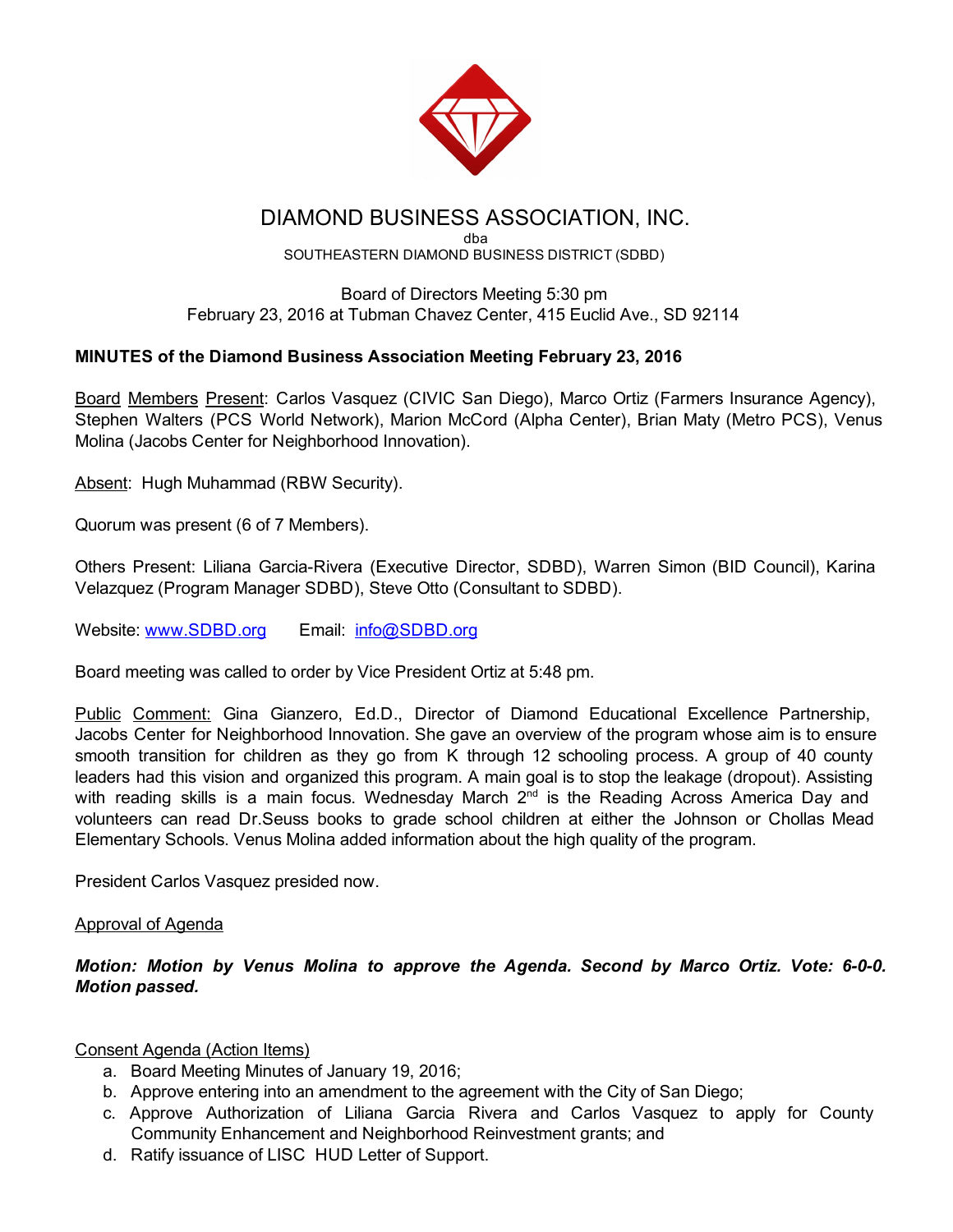#### *Motion: Motion by Venus Molina to approve Consent Agenda items a, b, c, and d. Second by Marion McCord. Vote: 6-0-0. Motion passed.*

#### President's Report; Carlos Vasquez:

a. Review and approved Budget Work-plan for FY2017. Discussion ensued over some items in the Narrative/Budget, namely the following; A Food Truck Festival will replace the Soul Food Festival; and the cost to produce 1,000 Business Directories should increase from the stated \$1,000 to about \$2,500. Efforts will be to continue Karina Velasquez on the staff beyond this fiscal year.

#### *Motion: Motion by Marco Ortiz to approve the Budget Work-Plan for FY2017. Second by Venus Molina.* Vote:6-0-0. Motion passed.

b. FY17 Authorized signatures.(listing of persons authorized to sign documents on Agency's behalf).

## *Motion: Motion by Venus Molina. Second by Stephen Walters. Vote: 6-0-0. Motion passed.*

c. Ratify the Election of Marco Ortiz as chair of Marketing and Promotions Committee:

## *Motion: Motion by Venus Molina. Second by Marion McCord. Vote:501 (Marco Ortiz).Motion passed.*

- d. RFP Bookkeeper: Steve Otto described the RFP process for posting the notices, and received 12 responses, but 3 were most promising. He recommended a group of board members, along with the Executive Director, meet with the 3 candidates and come up with a recommendation at next board meeting. This procedure will be followed. Board members are invited to attend.
- e. Banner Policy: on hold. Vasquez will set up meeting with Muhammad and follow up.
- f. Equipment Policy: Tabled.
- g. Line of Credit: Tabled.

#### Financial Reports for January 2016

Liliana Garcia-Rivera reviewed the financials in detail. Ortiz reviewed and explained each page of the report. These reports were received and filed.

Marketing Committee Report: Marco Ortiz reported that the committee reviewed the website and a person will need to enter data to keep it current. The website is very favorable compared to other BID websites. He will teach interested persons how to do this (website entries) following the tax season ending in April. A concern is that members are not claiming their entry in the Business Directory. Stephen Walters said a post card mailing with the instructions is a good way to reach and teach the members. The committee also reviewed General Sponsorship Opportunities Brochure, which contained the Diamond Street Festival Sponsorship levels and made some slight changes.

Economic Development Committee Report: Carlos Vasquez said that he had two meetings and invited others to join the committee. A Storefront Improvement Program workshop will be held on February 25 at US Bank, 6pm to 7:30pm.

#### ByLaw Revison Committee report:

Marco Ortiz reported that this review will be presented at next meeting.